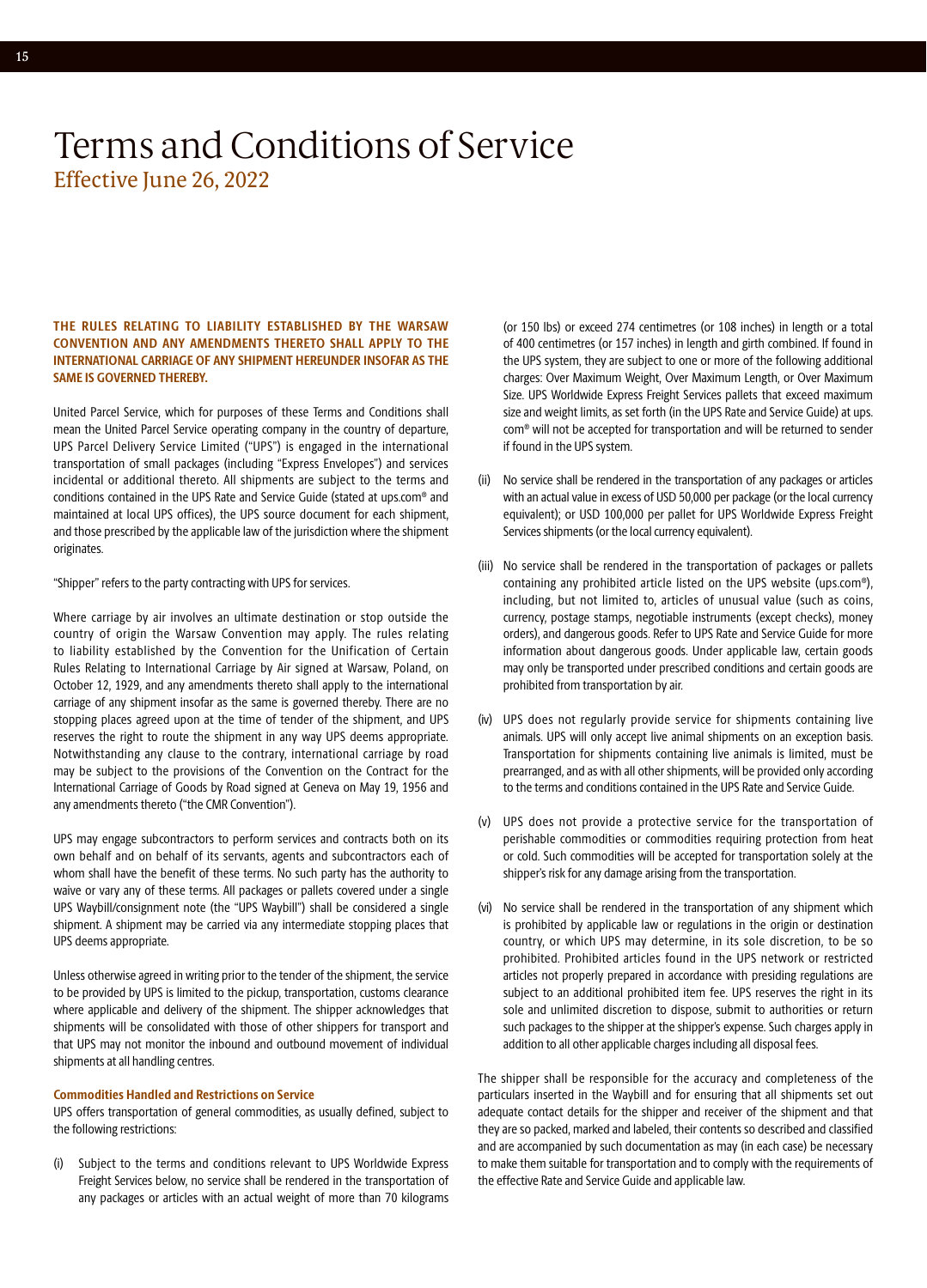### **(Continued)**

### **Large Package Surcharge**

An additional charge applies for packages that are considered large. A package is considered a "Large Package" when its length plus girth [(2 X width) + (2 X height)] combined exceeds 300 centimetres (118 inches), but does not exceed the maximum UPS size of 400 centimetres (157 inches). Large Packages shipped are subject to a minimum billable weight of 40 kilograms (90 pounds).

An Additional Handling Charge will not be assessed when a Large Package Surcharge is applied.

### **Over Maximum Limits Charges**

Packages that exceed the weight or size restrictions set forth in the Terms and Conditions of Service ("Items Not Accepted for Transportation") are subject to one or more of the following additional charges: Over Maximum Weight, Over Maximum Length, or Over Maximum Size. Such charges apply in addition to all other applicable charges, including but not limited to the Large Package Surcharge.

### **Additional Handling Charge**

An Additional Handling charge will be assessed for any package that requires special handling, as determined by UPS in its sole discretion, including, but not limited to:

- (i) Any article that is not fully encased in corrugated cardboard, including but not limited to metal, wood, hard plastic, soft plastic (e.g. plastic bag) or expanded polystyrene foam (e.g. styrofoam);
- (ii) Any cylindrical-like item, such as a barrel, drum, pail, or tire, that is not fully encased in a corrugated cardboard shipping container;
- (iii) Any package with the longest side exceeding 122 centimetres (or 48 inches) or its second-longest side exceeding 76 centimetres (or 30 inches);
- (iv) Any package with an actual weight greater than 32 kilograms (or 70 pounds); and
- (v) Each package, excluding UPS Worldwide Express Freight Services shipments, where the average weight per package is greater than 32 kilograms (or 70 pounds) and the weight for each package is not specified in the UPS Shipping System used.

UPS reserves the right to assess the charge for any package that, in UPS's sole discretion, requires special handling.

### **Oversize Pallet Handling Surcharge**

An Oversize Pallet Handling Surcharge will apply to UPS Worldwide Express Freight Services pallets that are classified as Oversize. A pallet is considered Oversize when its dimensions exceed the thresholds set forth at [https://www.ups.com/assets/resources/media/wwef\\_max\\_dim.pdf.](https://www.ups.com/assets/resources/media/wwef_max_dim.pdf)

UPS Worldwide Express Freight Services pallets are subject to maximum size restrictions (which vary by origin and destination) as set forth at https://www.ups.com/assets/resources/media/wwef\_max\_dim.pdf. Pallets that exceed these size restrictions require prior approval from UPS and are subject to an Oversize Pallet Handling Surcharge if accepted by UPS for service.

### **Timely Upload of PLD**

The Shipper must provide Timely Upload of Package Level Detail ("PLD") to UPS. If timely upload of PLD is not provided, certain UPS services are unavailable, including but not limited to Paperless Invoice Service and Service Guarantee. Timely Upload of PLD as use in these Terms refers to the electronic transmission of all applicable PLD information to UPS at or before the time that Shipments are tendered to UPS. PLD includes, but is not limited to, Consignee's full name, complete delivery address, and Shipment dimensions and weight.

By including the email address of the Consignee or associated addressee in PLD for a Shipment ("PLD Email Address(es)"), the Shipper acknowledges and agrees that UPS may send notifications related to the delivery of such Shipment to the Shipment's associated PLD Email Address(es) and may use such PLD Email Address(es) in accordance with the UPS Privacy Notice in effect at the time of shipping, to the extent permitted by law. The Shipper warrants that (i) informed and specific consent has been secured from the individual associated with each PLD Email Address(es) to receive notifications related to the delivery of such Shipments and for use by UPS of the PLD Email Address in accordance with the UPS Privacy Notice in effect at the time of shipping, to the extent permitted by law and that (ii) the PLD Email Address(es) is accurate and is controlled by the Consignee or associated addressee for the Shipment with which it is associated. The Shipper shall defend, indemnify and hold harmless UPS, its parent corporation, and affiliated companies, their officers, directors, employees, agents, and their successors and assigns, from and against any and all liability, losses, damages, costs and expenses (including reasonable legal fees) of any nature whatsoever incurred or suffered in connection with damages arising out of or resulting from any breach of the warranties in the previous sentence.

#### **UPS Paperless Invoice Service**

UPS Paperless Invoice Service provides shippers with the option of having electronic commercial invoices, which reflect their sale transactions of merchandise, prepared for them. This service would help shippers to expedite customs clearance of their international shipments and it is available to shippers who register with UPS in advance of shipping.

By using UPS Paperless Invoice service, the shipper authorises UPS to use the shipper's letterhead and electronic signature to prepare true, correct, and paperless commercial invoices that reflect, in all material respects, the shipper's sale transactions of merchandise to its buyers necessary to expedite in accordance with law the export and customs clearance of international shipments.

All commercial invoice information must be provided by the shipper, to ensure the accuracy and completeness of the Paperless Invoice. Timely upload of Package Level Details (PLD) by shippers is also required for use of this service. PLD includes, but is not limited to, the consignee's full name, complete delivery address and shipment dimensions and weight. If timely upload of PLD is not provided, certain UPS services are unavailable. Timely Upload of PLD as used in these Terms refers to the electronic transmission of all applicable PLD information to UPS at or before the time that Shipments are tendered to UPS. PLD includes, but is not limited to, Consignee's full name, complete delivery address, and Shipment dimensions and weight.

Terms and Conditions

Ferms and Conditions

of Service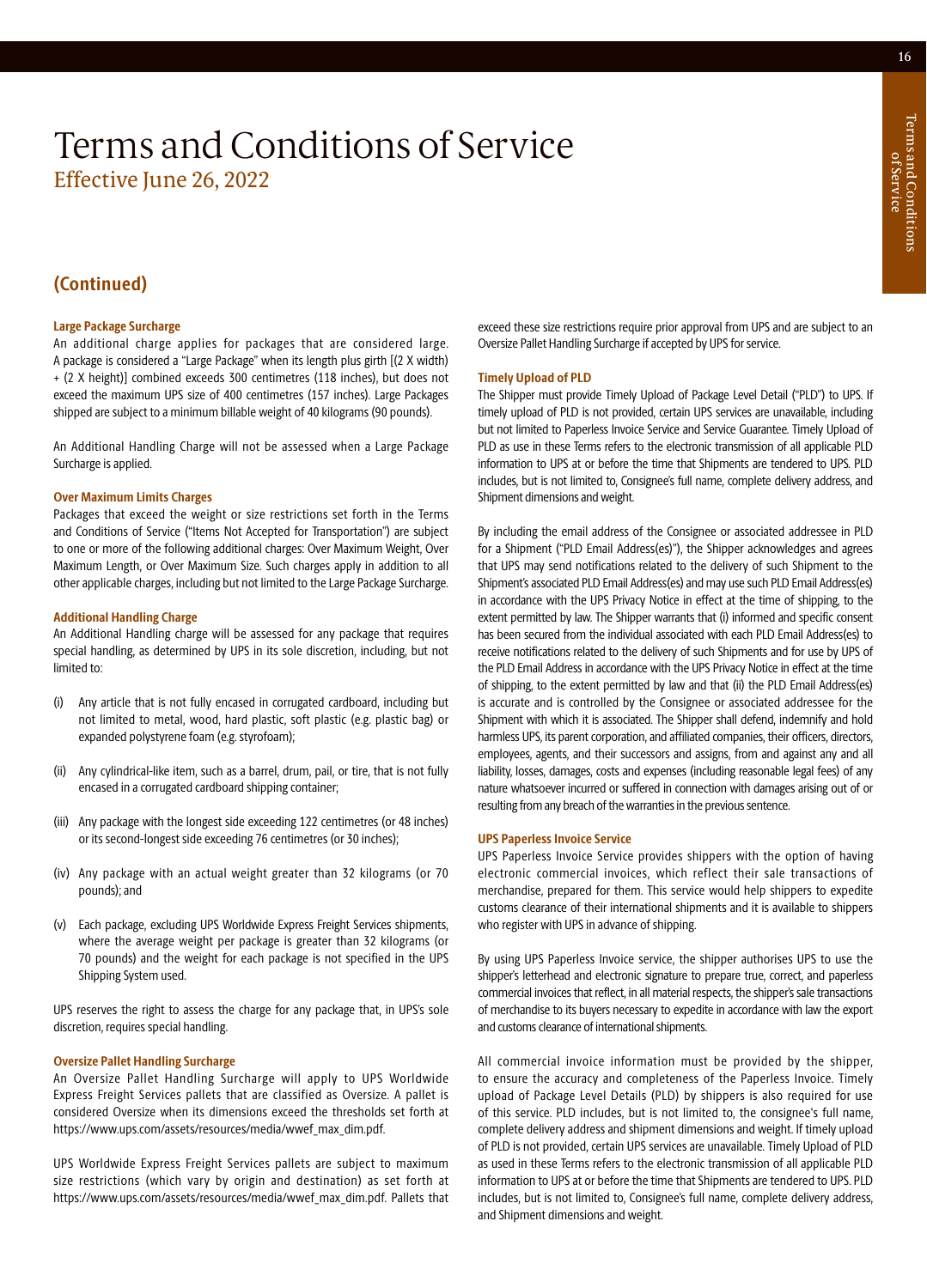### **(Continued)**

### **UPS Import Control®**

UPS Import Control service allows a shipper to process an import shipment, including commercial invoice. Where available, a shipper may use UPS Import Control service to create a Print Import Label, Electronic Import Label, Print and Mail Import Label to provide to the sender of the shipment. UPS Import Control is available only in countries where UPS pickup services are available. An additional charge for each UPS Import Control label as set forth in the UPS Rates in effect at the time the charge is applied.

UPS Import Control is available for packages and pallets processed through WorldShip®, UPS CampusShip®, UPS Internet Shipping, or UPS Developer Kit and also for packages only, processed through WorldShip or an approved UPS Ready® solution.

Shipments containing certain items are prohibited from being shipped and are not accepted by UPS for UPS Import Control service including, but not limited to Hazardous Materials shipments requiring shipping papers or firearms shipments requiring Delivery Confirmation Services. C.O.D. service is not available for UPS Import Control shipments.

The maximum actual or declared value for a UPS Import Control shipment is USD 50,000 per package and USD 100,000 per pallet; provided that for any UPS Import Control package or pallet with an actual or declared value in excess of USD 1,000, the shipper must ensure that a UPS high value shipment summary is generated and signed by the UPS driver upon tender of the package or pallet to UPS. If no high value shipment summary is obtained and signed, the maximum actual or declared value of each such package or pallet is limited to USD 1,000.

### **Print Return Label; Electronic Return Label**

Shipments can be returned from an address using Print Return, or Electronic Return Labels.

The maximum actual or declared value for each domestic Print Return Label, or Electronic Return Label shipment is USD 1,000 per package or pallet.

The maximum actual or declared value for each international Print Return Label, or Electronic Return Label shipment is USD 50,000 per package or USD 100,000 per pallet; provided that for any such shipment with an actual or declared value in excess of USD 1,000, the shipper must ensure that a UPS high value shipment summary is generated and signed by the UPS driver upon tender of the shipment to UPS. If no high value shipment summary is obtained and signed, the maximum actual or declared value for each such package or pallet is limited to USD 1,000.

Upon delivery, a shipment returned will be charged the rate calculated from the pickup location to the destination via the service selected. An additional charge for each Print Return Label, and Electronic Return Label shipment will be assessed when the service is requested. The applicable charges will be those set forth in the UPS Rates in effect at the time the charge is applied.

#### **Deliveries Attempted Three Times Without Extra Charge**

Where applicable, if UPS is unable to complete delivery of a shipment, a notice will be left at the consignee's address stating that delivery has been attempted. Thereafter, a second, and if necessary, a third attempt to deliver the packages will be made without additional charge. For UPS Worldwide Express Freight Services shipments, only one delivery attempt will be made; subsequent delivery attempts are subject to additional charges which will be charged to the consignee.

UPS may deliver a shipment to the consignee or the consignee's actual or apparent agent or representative or pursuant to consignee's instructions, to the address or location specified in the UPS shipping system, to any person present at the address or location specified in the UPS shipping system, to a reasonable alternate address or location, in accordance with trade custom or usage, pursuant to UPS's driver release procedures or delivery pursuant to UPS's Shipper Release procedures. UPS does not limit delivery of a shipment to a person specified as the consignee. UPS may use an electronic device to obtain proof of delivery and the shipper agrees that it will not object to UPS relying on a printed copy of this as evidence merely on the grounds that the information concerned is obtained and stored in electronic form.

### **Special Handling of Undeliverable Shipments; Refused Shipment Returned**

Shipments refused by the consignee, or which for any other reason cannot be delivered, will be held, and UPS will attempt to contact the shipper for further instructions, including return. If the return of the shipment is refused by the shipper, or the shipment cannot otherwise be returned to the shipper, UPS will retain the shipment for a reasonable period of time, to be determined at its sole discretion (not to exceed thirty days), and upon exercising reasonable commercial efforts at notifying the shipper, UPS reserves the right to deal with the shipment thereafter in any manner at its sole discretion, including but not limited to disposal of the package. The shipper will be responsible for payment of all charges, including, but not limited to, forwarding, disposal, or return transportation charges, as well as any duty and tax, if applicable. UPS will not be liable for any claims for loss or damage to a shipment refused by the shipper on return.

### **Refusal and Suspension of Service**

If it comes to the attention of UPS that any shipment does not meet any of the above restrictions or conditions, UPS may refuse to transport the relevant shipment, if carriage is in progress, UPS may suspend carriage and hold the shipment. UPS further reserves the right to deal with such a shipment in any manner in its sole discretion and solely at the shipper's risk and expense, including but not limited to, returning the shipment to the shipper, submitting the shipment to government authorities, or disposing of such shipment.

UPS also reserves the right to refuse to provide service, among other reasons, for any shipment which by reason of the character of its contents may, in the sole judgment of UPS, soil, taint, or otherwise damage other shipments or UPS's equipment, or which is improperly or insecurely packed or wrapped. In addition, UPS reserves the right either to refuse to provide service for any shipment to or from any location, or to provide alternative service arrangements, when, among other reasons, UPS, in its sole discretion, deems that it is unsafe or economically or operationally impracticable to provide service.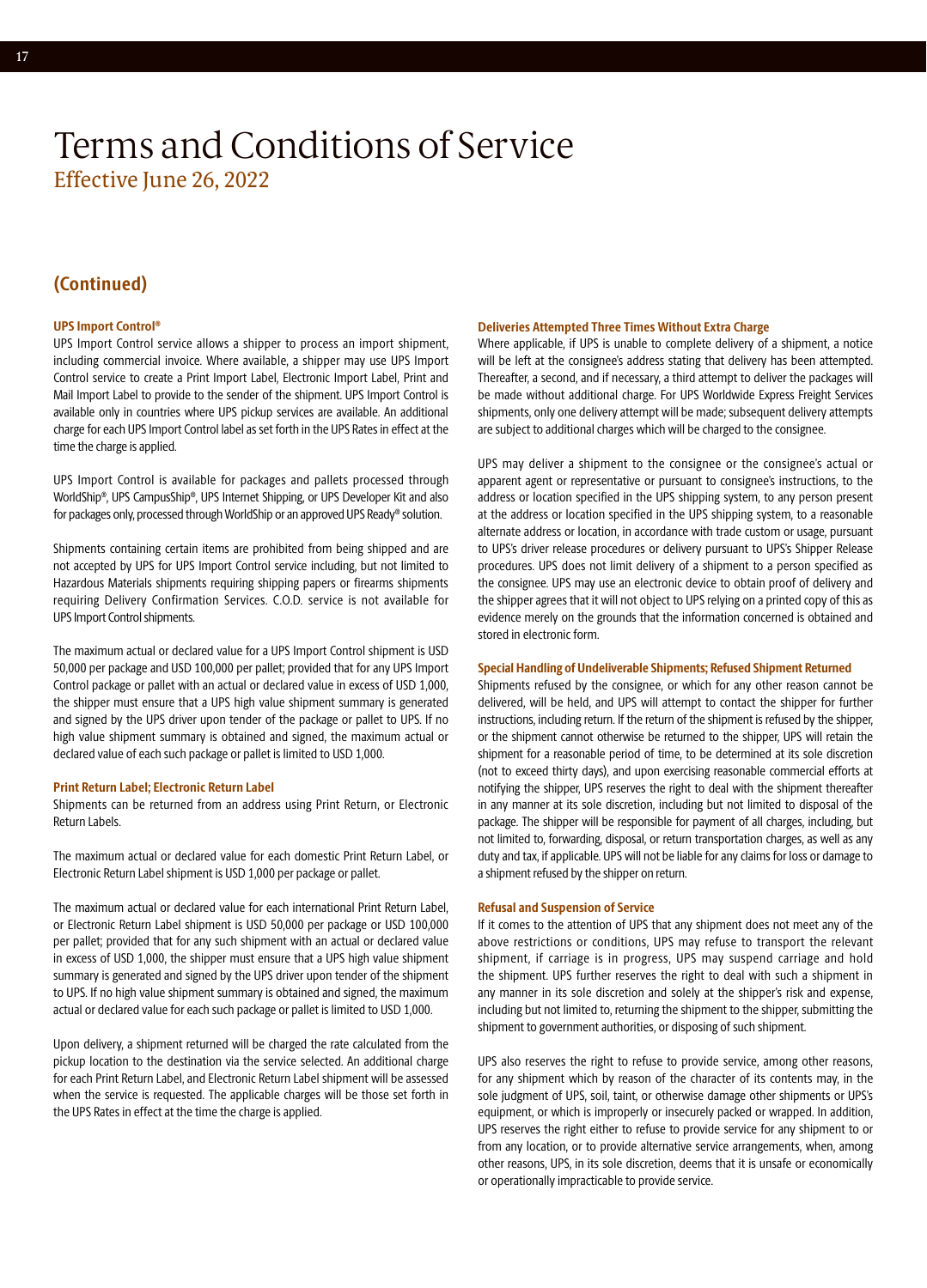### **(Continued)**

UPS may at its option suspend transportation of any shipment if goods are found not to be acceptable for transportation for any reason whatsoever, if UPS cannot effect delivery at the third attempt to do so, if the consignee refuses to accept delivery, or if it cannot collect amounts due from the receiver on delivery. The shipper will be responsible for payment of all charges, calculated in accordance with the then current UPS rates, caused by such suspension of transportation, including, but not limited to, forwarding, disposal, or return of transportation charges as well as any duty or tax, if applicable.

The shipper will be responsible for the reasonable costs and expenses of UPS (including storage), for such losses, taxes and customs duties as UPS may suffer and for all claims made against UPS because a shipment does not meet any of the restrictions or conditions in the Commodities Handled and Restrictions on Service clause above or because of any refusal or suspension of carriage or return of a shipment by UPS pursuant to these terms.

UPS will not be liable or responsible for the loss of or damage to any shipment, the contents of which UPS is not authorised to accept, which UPS states it will not accept, or which UPS has a right to refuse. If UPS suspends service as set forth in these terms, the payer of any transportation charges shall not be entitled to a refund. Acceptance for carriage of any shipment that UPS does not accept for transportation or which shippers are prohibited from shipping, does not constitute a waiver of any provisions of these terms or the terms set forth in the Rate and Service Guide, or on [ups.com®](http://ups.com).

### **Hold for Pickup and Hold at Location Services**

At the time a shipper tenders a shipment to UPS, the shipper may request that UPS hold a domestic package at a designated UPS Customer Centre for pickup by the consignee. For each such shipment, the shipper will complete an address label showing the words "Hold for Pickup," the consignee's name, telephone number, the name of a contact person, and the full address of the designated UPS Customer Centre. In addition, the shipper will apply a UPS Hold for Pickup label below the address label on the shipment. Hold for Pickup is not available for international package shipments.

For UPS Worldwide Express Freight Services shipments, the shipper may request that UPS hold a UPS Worldwide Express Freight Services shipment at a UPS Worldwide Express Freight Centre location for pickup by the consignee. For each such shipment, the shipper will complete an address label showing the words "Hold for Pickup," the consignee's name, telephone number, the name of a contact person, and the full address of the consignee (designated UPS Worldwide Express Freight Centre address not required).

UPS will hold the shipment at the designated UPS Customer Centre or UPS Worldwide Express Freight Centre and will attempt to contact the consignee at the telephone number shown on the label. Shipments not picked up within five (5) business days from the date of arrival will be considered undeliverable.

"UPS Worldwide Express Freight Centre" means a UPS facility where a shipper may tender UPS Worldwide Express Freight Services pallets to UPS for transportation, and a consignee or other recipient may receive a pallet for delivery. UPS Worldwide Express Freight Centres available in Asia-Pacific are listed at [ups.com](http://ups.com)® under Global Locator section.

### **Packaging**

It is the responsibility of the shipper to ensure that proper packaging is used and that contents are adequately and securely packed, wrapped and cushioned for transportation. The use of UPS-provided packaging (including but not limited to materials, supplies and assistance) is *not* a guarantee that an item is sufficiently packaged for transportation.

When shipping certain electronic media containing sensitive personal information, it is recommended that the shipper retain a copy of the data and secure the data on the electronic media through encryption or other technological means. UPS is not liable or responsible for loss of, damage to, or irretrievability of data stored on electronic media, or loss of information.

UPS Worldwide Express Freight Services shipments must be palletised, stackable, able to be lifted by forklift, and shrink-wrapped or banded to a skid. Shipper must ensure that pallets and packaging comply with all applicable laws and regulations of the origin and destination country.

### **Right of Inspection**

UPS reserves the right, but is not required, to open and inspect any shipment tendered to it for transportation.

In addition, UPS is a regulated cargo agent and is subjected to security screening and clearing procedures by the local airport police and relevant authorities in accordance with local law, and that civil and criminal penalties, including forfeiture and sale, may be imposed for making false, fraudulent statements, or consigning explosives or explosive devices without lawful authority.

### **Provisions for Customs Clearance of International Shipments**

The shipper must provide required documentation for customs clearance. By providing required documentation, the shipper certifies that all statements and information relating to exportation and importation are true and correct. Furthermore, the shipper understands that UPS is a regulated cargo agent and is subjected to security screening and clearing procedures by the local airport police and relevant authorities in accordance with local law, and that civil and criminal penalties, including forfeiture and sale, may be imposed for making false or fraudulent statements or consigning explosives or explosive devices without lawful authority. When a shipment is tendered to UPS, UPS is thereby appointed as the agent for performance of customs clearance, where applicable. UPS is specified as the nominal consignee for the purpose of designating a customs broker to perform customs clearance.

Customs penalties, storage charges, or other expenses incurred as a result of an action by customs or failure by the shipper or consignee to provide proper documentation or to obtain a required license or permit will be charged to the consignee along with any applicable duty or tax. The shipper shall be liable in the event of non-payment by the consignee. Where applicable, UPS provides brokerage service at no additional charge for routine customs clearance subject to any conditions stipulated in the effective UPS Rate and Service Guide. Additional charges may be applied for the complex clearance procedures listed in the Rate Guide.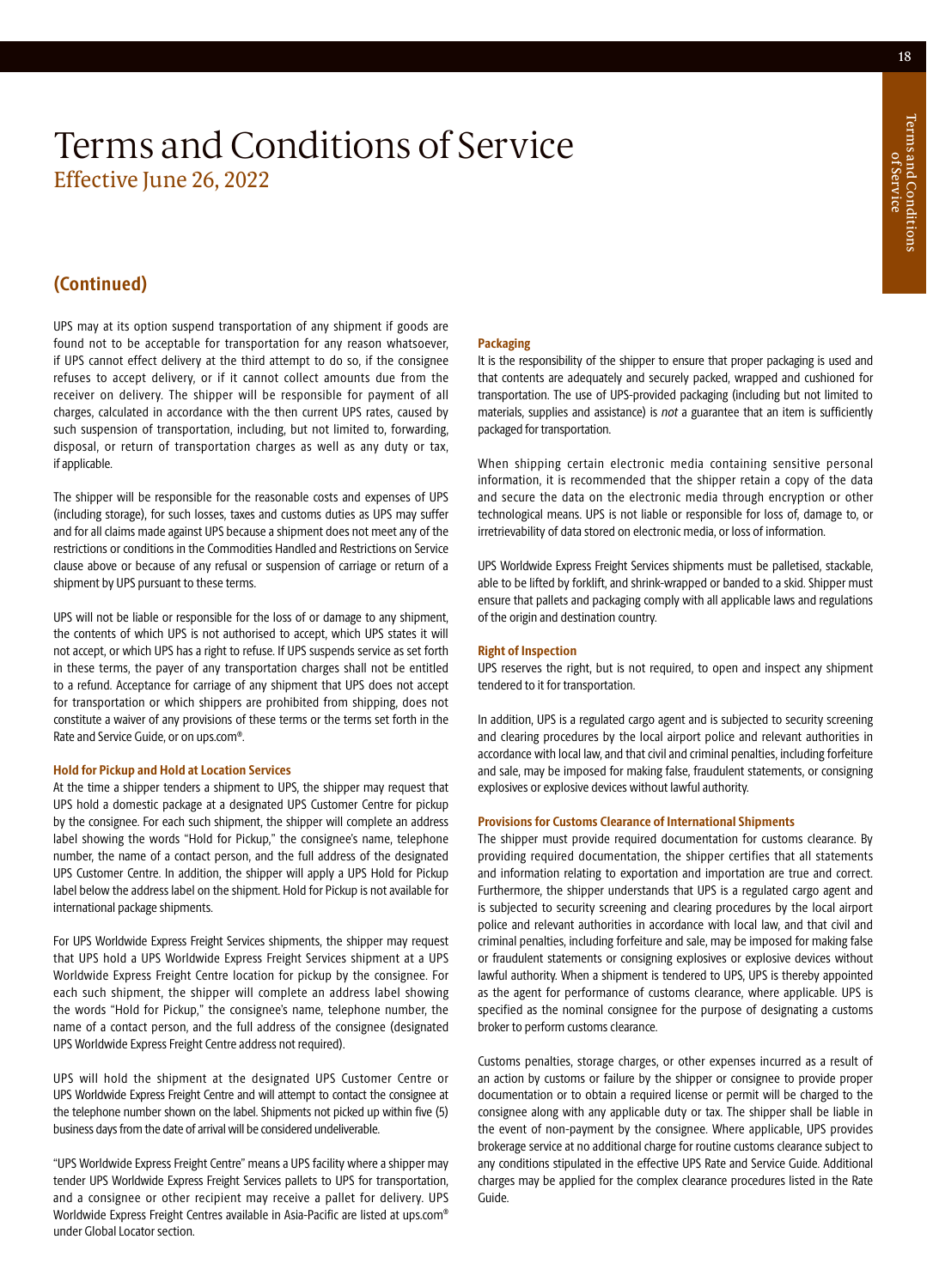### **(Continued)**

### **Rates**

The effective rates are the UPS Rates published in the effective UPS Rate and Service Guide for the service selected by the shipper, which apply to the shipper and the shipment and are in effect at the time of shipping, plus any additional charges or rates for nonstandard service, additional or nonstandard usage, and any other additional charges referenced in the effective UPS Rate and Service Guide, or those applicable additional rates set out in any customised contracts. To determine the amount of any charge for UPS service, consult the effective UPS Rates, available at [ups.com®](http://ups.com) and upon request at the local UPS office. UPS Worldwide Express Freight Services pallets that are processed as door-to-door pallets prior to drop off at a UPS Worldwide Express Freight Centre will receive door-to-door rates.

### **Peak/Demand Surcharges**

One or more Peak/Demand Surcharges will apply to certain packages tendered to UPS for shipment during a peak or high demand period, based on service level and package characteristics. Details regarding the application of Peak/Demand Surcharges and peak or high demand periods are set forth at [www.ups.com/rates/th](http://www.ups.com/rates/th).

Peak/Demand Surcharges apply cumulatively if a package meets more than one of the specified criteria. Peak/Demand Surcharges apply in addition to any other applicable charges. No waiver, discount, or reduction of any type to the Peak/ Demand Surcharges shall apply unless UPS agrees in writing to such waiver, discount, or reduction with specific written reference to the Peak/Demand Surcharges.

#### **Payment**

Unless paid before shipment, all charges must be paid within 7 days of receipt of invoice or within such other period as the shipper may have agreed in writing with UPS. Unless proved otherwise, an invoice shall be considered for this purpose to have been received three business days following the date of invoice.

Any payments made by UPS, including but not limited to taxes, duties or other levies, on behalf of the shipper, receiver or some other party, shall be due and payable by the shipper on demand. Notwithstanding any billing or payment option selected at the time of shipment, the shipper is ultimately liable for and agrees to pay all charges, including where the receiver or third party fails to pay any charges which they are due to pay. A late payment fee in the amount set out in UPS's invoice may be charged on any sums outstanding as of the specified payment due date. This is in addition to any legal rights and remedies available to UPS.

UPS shall have a general and continuing lien on any and all shipments for which services are being provided by UPS that come into UPS's actual or constructive possession or control for monies owed to UPS with regard to the shipment on which the lien is claimed and/or any and all prior shipment(s).

### **Missing/Invalid Account Number or Refusal Fee**

A processing fee, set forth in the UPS Rates applicable to the shipment in effect at the time of shipping, will be charged for a missing or invalid account number when the account number is missing or it is not the correct account number for the bill-to party, or if it is the account number for a receiver or third party who fails to pay the shipping charges. In the event of nonpayment by the receiver or third party, the shipper will be billed a refusal fee plus the shipping charges.

### **Interruption of Service**

If UPS is unable to start or continue with carriage of the shipper's shipment for a reason beyond its control, the shipper will not be able to claim that UPS is in breach of its agreement with the shipper but UPS will take all steps that are reasonably practicable in the circumstances to commence or continue the carriage.

UPS shall not be liable for, and the UPS Service Guarantee shall not apply to, any interruption of service due to causes beyond UPS's control including, but not limited to: the unavailability or refusal of a person to accept delivery of the shipment, acts of God, natural disasters, war risks, acts of terrorism, hijacking, robbery, acts of public authorities acting with actual or apparent authority, acts or omissions of customs or similar authorities, authority of law, insufficient information provided by a customer, the application of security regulations imposed by the government or otherwise applicable to the shipment, riots, a government agency hold, strikes or other labor disputes, civil unrest, disruptions of any kind in national or local air or ground transportation networks (including, but not limited to, UPS's transportation network), pandemic, epidemic, or other public health conditions, disruption or failure of communication and information systems, and adverse weather conditions.

#### **UPS Service Guarantee**

UPS's on-schedule delivery of shipments for certain services and destinations is supported by a money-back guarantee, as set forth in the Rate and Service Guide, Details of UPS's Service Guarantee, including its applicability and limitations, and the corresponding delivery and latest pick up time for the relevant service and destination are as set out on the UPS website ([ups.com®](http://ups.com)) current at the time the goods are accepted for carriage and can also be confirmed by contacting the local UPS office. Where the Service Guarantee operates, and the conditions for the Service Guarantee as set forth in the Rate and Service Guide are fulfilled, if UPS fails to attempt delivery within the applicable time period, UPS will on request, at its option, either refund or credit the shipper (or any other person who paid for the carriage) with the shipping charges (or, in the case that only some of the packages or pallets in a multiple package or pallet shipment fail to meet the applicable time limit, the proportionate part of the shipping charges relating to those packages or pallets), net of any surcharges, Value Added Tax, duties or any taxes and levies. UPS must also be notified in writing or by telephone within 15 calendar days after the scheduled delivery for all Guaranteed Service Refund claims.

The Service Guarantee does not apply where late delivery results from noncompliance with the restrictions or conditions in the Commodities Handled and Restrictions on Service clause, from the exercise of any lien by UPS in accordance with these terms, where either the Refusal and Suspension of Service clause or the Interruption of Service clause apply. The UPS Service Guarantee does not apply to (i) packages or pallet subject to a Large Package Surcharge, Oversize Pallet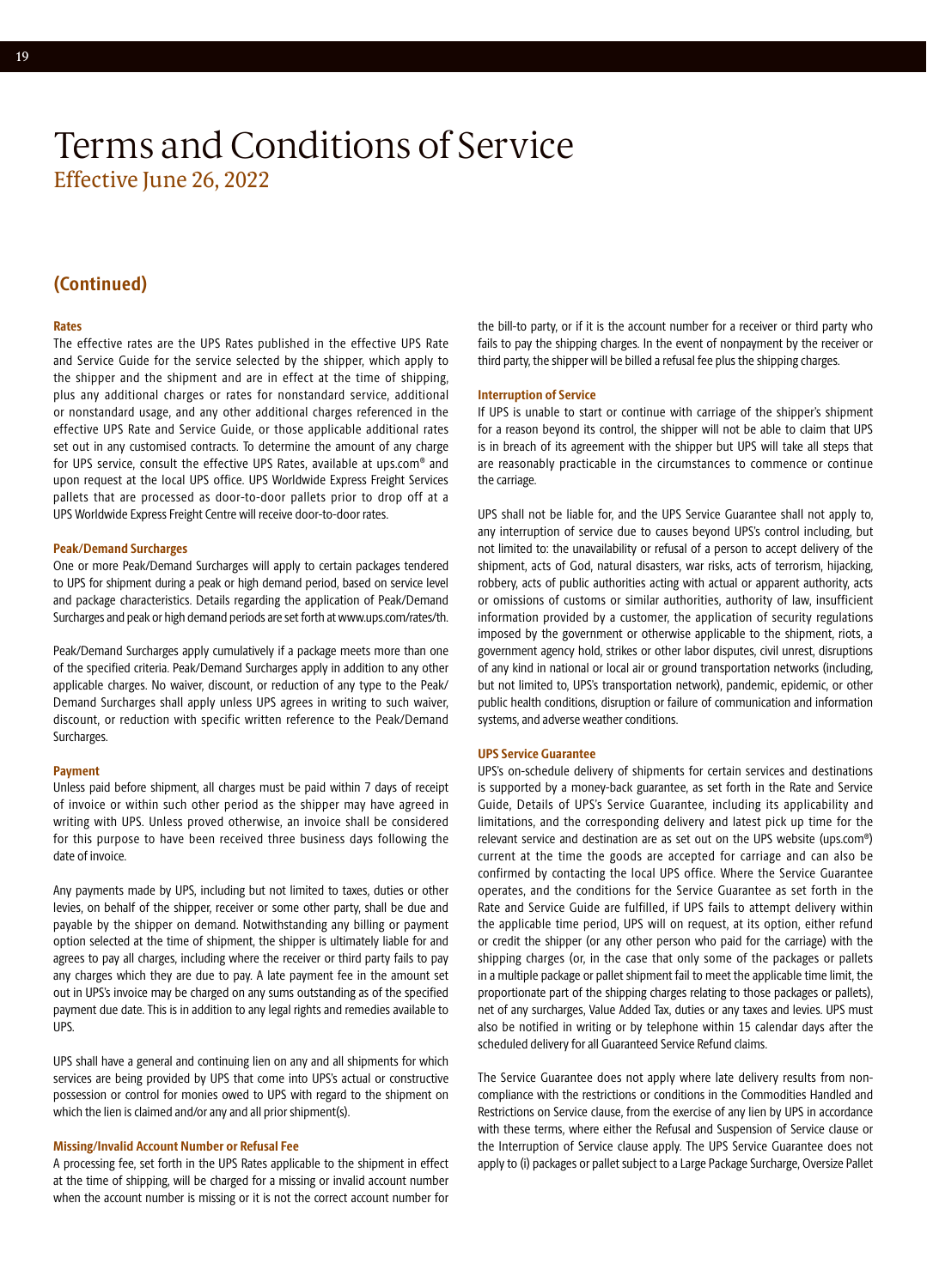### **(Continued)**

Handling Surcharge or Additional Handling Charge; (ii) shipments containing any package that exceed maximum size or weight limits; (iii) shipments containing any package or pallet subject to a Large Package Surcharge, Oversize Pallet Handling Surcharge, Additional Handling Charge, or that exceed maximum size or weight limits; (iv) any shipments containing International Dangerous Goods (IDG), or (v) shipments without timely upload of PLD. For UPS Worldwide Express Freight Services shipments, the Service Guarantee shall apply to a shipment in excess of 2 tons or 4,400 pounds only if the shipper obtained confirmation of eligibility for the Service Guarantee, prior to tender of the shipment to UPS for service.

For the avoidance of doubt, UPS's liability under the Service Guarantee is limited to the above and the Service Guarantee does not otherwise constitute any form of undertaking or representation that the shipment will arrive by any particular time.

UPS may also cancel or suspend the UPS Service Guarantee for any service(s), and for any period of time, as determined by UPS in its sole discretion, and without prior notice.

### **Billing Options**

The amount billed includes, but is not limited to, shipping charges, duties and taxes, if applicable. Unless otherwise restricted in the origin or destination country, UPS provides the following selection of payer options:

### Bill Shipping Charges to:

- (a) Shipper The shipper pays all shipping charges.
- (b) Receiver The receiver pays all shipping charges.
- (c) Third Party The designated third party pays all shipping charges. This option is subject to the third party having a UPS account. Shipper must indicate the third party's name, account number, and country in the appropriate section of the UPS Waybill.

Bill Duties and Taxes to:

- (a) Shipper The shipper pays all duties and taxes.
- (b) Receiver The receiver pays all duties and taxes.
- (c) Third Party The designated third party pays all duties and taxes. This option is subject to the third party having a UPS account. Shipper must indicate the third party's name, account number, and country in the appropriate section of the UPS Waybill.

Shipper guarantees payment of all charges payable to UPS by the receiver or third party designated on the waybill. For all shipments where the shipper is not paying the shipping charges, the shipper must notify the bill payer prior to shipping, and that option must be indicated on the UPS Waybill in the space provided. UPS reserves the right in its sole discretion to request advance payment of shipping charges for any package or pallet sent to or from any international destination or origin.

An additional Duty and Tax Forwarding Surcharge will apply if the shipper selects a billing option in which duties and taxes are to be paid outside of the destination country.

### **Responsibility For Loss or Damage**

Where Convention for the Unification of Certain Rules Relating to International Carriage by Air signed at Warsaw on October 12, 1929 (and any amendments thereto, including the Additional Protocol No.4 signed at Montreal on September 1975, or the Convention for the Unification of Certain Rules for International Carriage by Air (Montreal, May 28, 1999)) or CMR Conventions or any national laws implementing or adopting these conventions apply (for convenience collectively referred to as "Convention Rules") or where (and to the extent that) other mandatory national law applies, the liability of UPS is governed by and will be limited according to the applicable rules.

Where Convention Rules or other mandatory national laws do not apply, UPS will only be liable for failure to act with reasonable care and skill and its liability shall be exclusively governed by these terms and (save in the case of personal injury or death) limited to proven damages up to an amount not exceeding USD 100 per shipment, or per pallet in a UPS Worldwide Express Freight Services shipment, unless a higher value has been declared by the shipper as hereafter provided. If the claimant (or any person from whom he derives his right to claim) has caused or contributed to any loss, damage or delay to a shipment, any liability UPS may incur in respect thereof (limited as above) may be reduced or extinguished in accordance with the law applicable to such contributory negligence.

The shipper may increase UPS's liability limit up to the actual value of the shipment by declaring a higher value for carriage and paying an additional charge as stated in the Rate and Service Guide. The declared value for carriage shall not exceed the actual value of the shipment or the actual value limits specified in the Commodities Handled and Restrictions on Service clause, whichever is lower.

Specifically for permitted shipments of jewelry, unset precious stones, and industrial diamonds, the declared value (and consequently UPS's liability limit for such shipments) shall not exceed the actual value of the shipment and is subject to a further maximum limit of USD 1,000 per package or pallet (or the local currency equivalent) or USD 2,500 per package or per pallet (or the local currency equivalent) if such a shipment is tendered from eligible origins to eligible destinations set forth at [ups.com/jewelry.](https://www.ups.com/jewelry)

UPS does not offer shippers' cargo insurance. Shippers desiring cargo insurance or all risk insurance should purchase such insurance from third parties.

UPS shall not be liable or responsible for loss or damage due to causes beyond UPS's control, including but not limited to: acts of God, natural disasters, war risks, acts of terrorism, hijacking, robbery, nuclear damage, acts of public authorities acting with actual or apparent authority, acts or omissions of customs or similar authorities, authority of law, the application of security regulations imposed by the government or otherwise applicable to the shipment, riots, strikes or other labor disputes, civil unrest, disruptions in national or local air or ground transportation networks (including, but not limited to, UPS's transportation network), pandemic, epidemic, or other public health conditions, disruption or failure of communication and information systems, or adverse weather conditions.

Save where applicable Convention Rules or other applicable mandatory national laws require otherwise, UPS shall not be liable for special, incidental, or consequential damages, including purely economic losses, such as the costs of any alternative means of transport, loss of profits, loss of business opportunities or loss of revenue resulting from loss of use, arising from any loss of or damage or delay to a shipment, whether or not a value has been declared as set forth above.